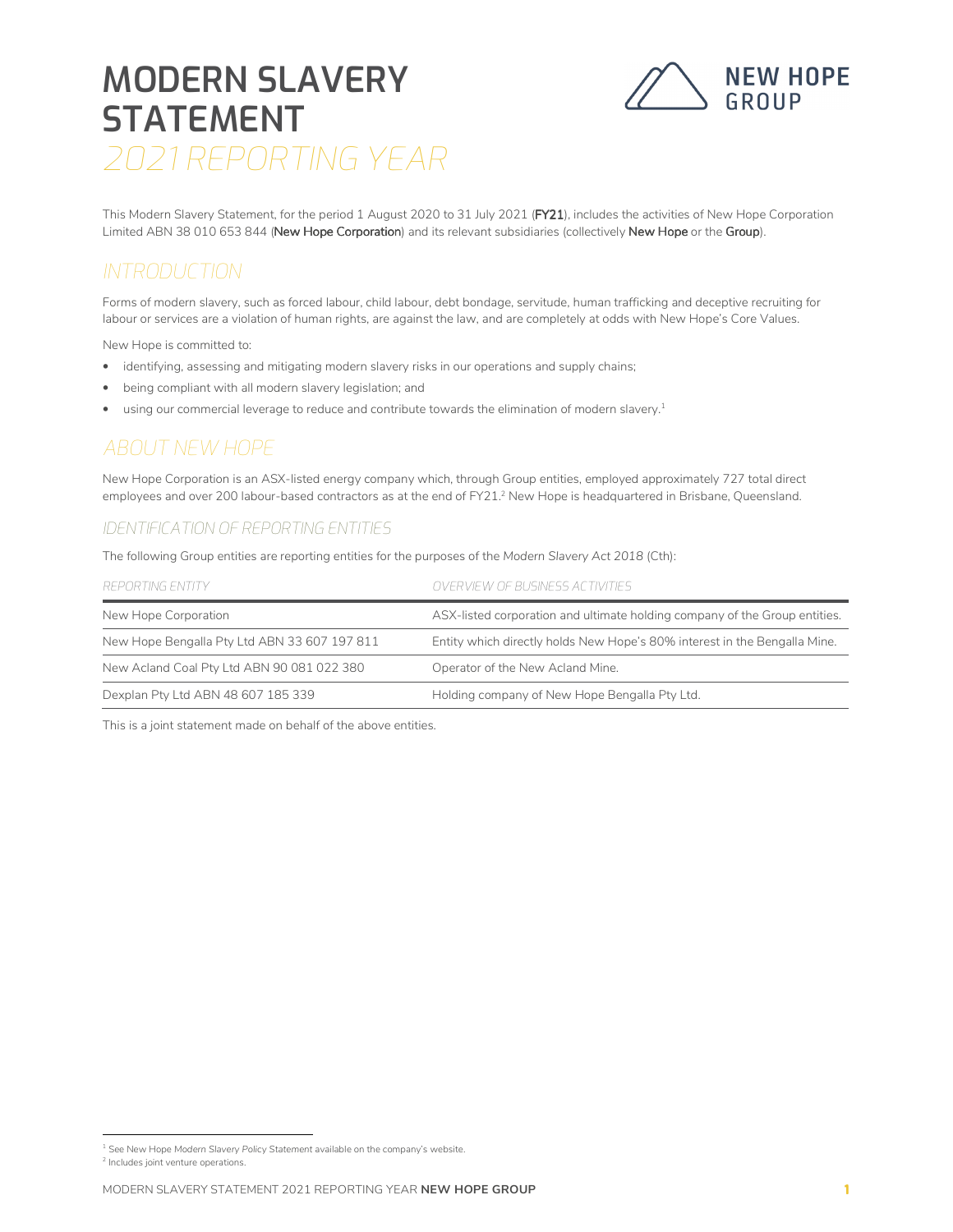#### OVERVIEW OF OPERATIONS

The Group has interests and operations spanning coal mining, exploration, port operations, conventional oil exploration and production and agriculture, with sales from coal mining operations being the dominant source of the Group's earnings.

| <b>ACTIVITY</b>                                                          | DESCRIPTION AND LOCATION                                                                                                                                                                                                           |
|--------------------------------------------------------------------------|------------------------------------------------------------------------------------------------------------------------------------------------------------------------------------------------------------------------------------|
| Coal mining, including<br>rehabilitation, exploration<br>and development | The Bengalla Mine near Muswellbrook in New South Wales. The Bengalla mine is operated on behalf of<br>a joint venture in which New Hope (through its subsidiary New Hope Bengalla Pty Ltd) holds an 80%<br>participating interest. |
|                                                                          | The New Acland Mine located near Oakey in southern Queensland.                                                                                                                                                                     |
|                                                                          | The former Jeebropilly and New Oakleigh mines located near Ipswich, Queensland, where rehabilitation<br>and care and maintenance activities are ongoing.                                                                           |
|                                                                          | A number of exploration and potential development sites located in Queensland's Surat and Bowen basins.                                                                                                                            |
| Port facility operations                                                 | Coal export facility at the Port of Brisbane, operated by New Hope's wholly owned subsidiary, Queensland<br>Bulk Handling Pty Ltd (OBH).                                                                                           |
| Oil production and<br>exploration                                        | Oil exploration, development and production is carried out by Bridgeport Energy Limited and its<br>subsidiaries. Bridgeport's headquarters are in Sydney, with the majority of its operations in southwestern<br>Queensland.       |
| Agricultural activities                                                  | Agricultural activities undertaken by New Hope subsidiaries, Acland Pastoral Company Pty Ltd and<br>Bengalla Agricultural Company Pty Ltd, around the Acland and Bengalla mines.                                                   |

Aside from a small coal marketing office located in Japan, all of New Hope's workforce and operations are located within Australia.

Both the Bengalla and New Acland mines are noteworthy for having permanent workforces that live in the communities near the mine sites.

#### OVERVIEW OF SUPPLY CHAINS

New Hope's procurement expenditure is dominated by the sourcing of port and rail access, diesel fuel, mining equipment and parts, tyres and explosives, all of which are key items used in the process of extracting and transporting our products.

Supply of these key items is provided by major Australian entities or Australian subsidiaries of larger multinational groups. These organisations have sophisticated supply chain policies and procedures in place and have published reports in accordance with the Modern Slavery Act.

A smaller percentage of overall expenditure is applied to the sourcing of a multitude of other goods and services relevant to our activities. These include supply of consumables, logistics, utilities, labour hire, cleaning, consultancy and technical services. Overwhelmingly the suppliers of these items are Australian companies, with many being local suppliers in the area of our operations.

Any goods which are imported for New Hope's benefit are consumed within its operations. New Hope does not import any goods for resale.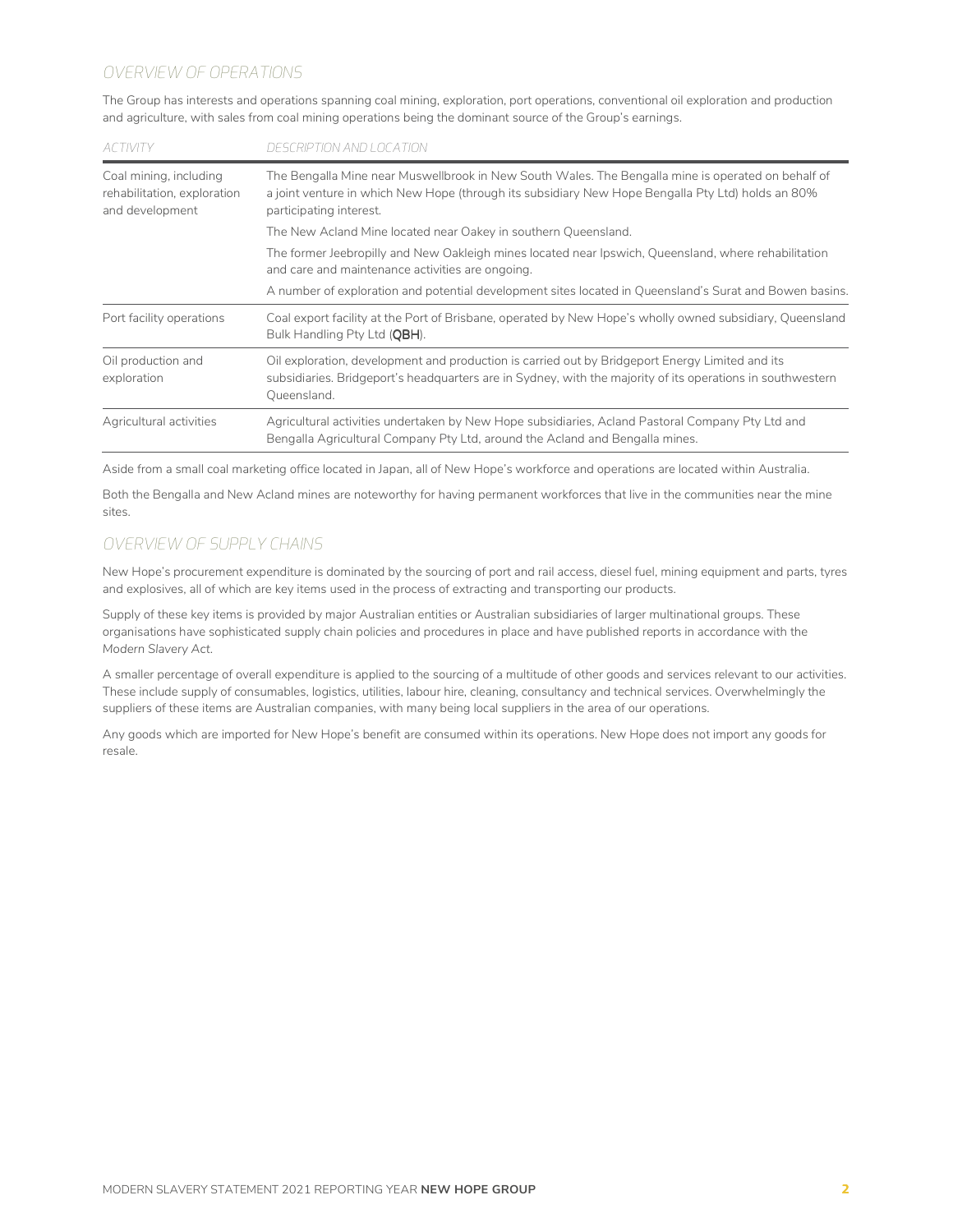# RISKS OF MODERN SLAVERY IN OPERATIONS AND SUPPLY CHAINS

#### OPERATIONS

All New Hope employees are engaged on terms and conditions which comply with Australian laws and are free to join and be represented by unions.

Where labour is obtained through labour hire providers, the providers are reputable organisations which are properly licensed and have systems in place to ensure ongoing compliance with Australian law.

New Hope has a 'Speak Up' (Whistleblower) Policy in place which provides channels for reporting any instances involving slavery practices or coercion in our operations.

New Hope's recruitment and employment is overseen by our People (Human Resources) Department, with oversight provided by the Health, Safety, Environment and People Committee (HSEPC), which is the sub-committee of the New Hope Corporation board responsible for health, safety and environment risk matters.

Given the nature of our industry and the governance and employment practices which are in place, we consider the risk of modern slavery practices directly within our operations to be very low.

#### SUPPLY CHAINS

The Group engages many hundreds of suppliers, ranging from large multi-nationals to local family businesses.

Virtually all of our supplies are Australian companies, including Australian subsidiaries of overseas corporations. These suppliers have substantial operations within Australia and are required to comply with Australian laws.

Risk analysis undertaken for the Group indicates that the risk of slavery-like practices in the first tier of our supply chain is very low.

Some items which are used in the Group's operations are routinely imported from around the world. The risks of slavery-like practices, while low in the immediate supply chain interface, can be present in layers further up the supply chain.

New Hope's procurement contracts include specific assurances and other undertakings from suppliers in relation to modern slavery and labour practices. These include representations that employees will be engaged in accordance with all relevant legal requirements and awards, and that neither the supplier nor its immediate suppliers have engaged in illegal slavery-like offences.

### ACTIONS TAKEN DURING THE REPORTING PERIOD

During the reporting period, the following actions have been undertaken:

| ACTION |                                       | <b>DESCRIPTION</b>                                                                                                                                                                                                                                                                                                                                          |  |
|--------|---------------------------------------|-------------------------------------------------------------------------------------------------------------------------------------------------------------------------------------------------------------------------------------------------------------------------------------------------------------------------------------------------------------|--|
|        | Desktop supplier audit                | A desktop audit was undertaken on a selection of our major suppliers. This included reviewing their<br>disclosed risks in their operations and supply chains.                                                                                                                                                                                               |  |
| 2.     | Develop risk framework                | A risk framework was developed and shared with operations teams to aid internal identification and<br>consistent assessment of potential modern slavery risks, based on four key risk factors:<br>Vulnerable populations<br>Business models structured around high-risk work practices<br>High-risk product and service categories<br>High-risk geographies |  |
|        | 3. Amend Whistle-blower<br>policy     | Our Speak-Up (Whistleblower) Policy was amended to specifically reference modern slavery concerns as<br>a matter which can be raised under the policy                                                                                                                                                                                                       |  |
|        | 4. Industry stakeholder<br>engagement | We participated in industry forums to understand and support efforts by peer organisations to identify<br>and deal with modern slavery issues.                                                                                                                                                                                                              |  |
| 5.     | Issue updated<br>Procurement Policy   | Our Procurement Policy was updated and now includes a section setting out procedures relevant to<br>modern slavery issues.                                                                                                                                                                                                                                  |  |
|        | 6. Engaging with suppliers            | As part of Acland Pastoral Company's annual price check process, representatives of the business<br>provided a short training session to existing and potential vendors on modern slavery concerns and risks.                                                                                                                                               |  |